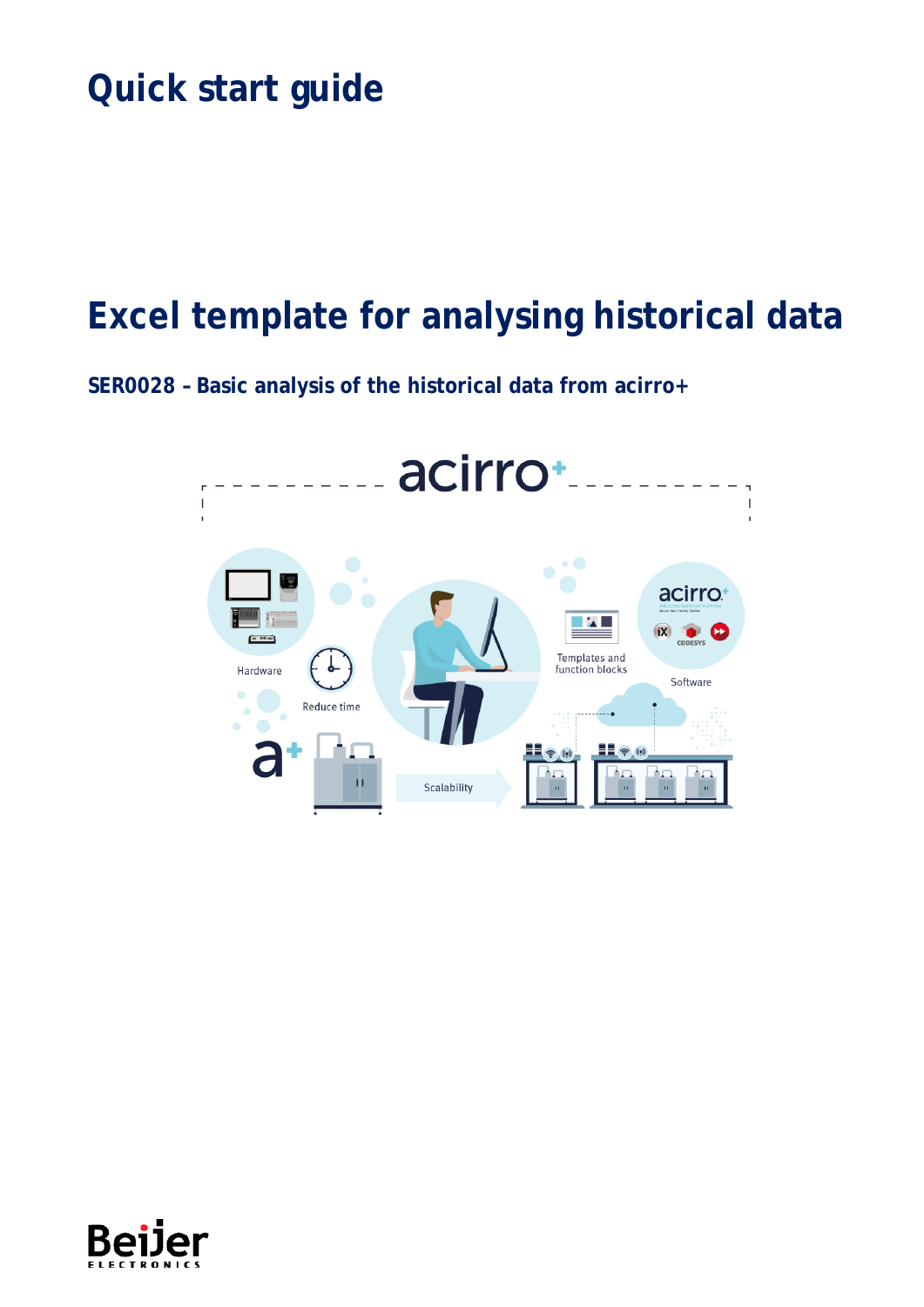#### <span id="page-1-0"></span>**1 Function and area of use**

This document explains the process for how to easily view the data exported from acirro+ using Microsoft Excel.

### <span id="page-1-1"></span>**2 About this document**

This quick start document should not be considered as a complete manual. It is an aid to be able to start analysing data from exported csv files from acirro+.

#### **Copyright © Beijer Electronics, 2022**

*This documentation (below referred to as 'the material') is the property of Beijer Electronics. The holder or user has a non-exclusive right to use the material. The holder is not allowed to distribute the material to anyone outside his/her organization except in cases where the material is part of a system that is supplied by the holder to his/her customer.* 

*The material may only be used with products or software supplied by Beijer Electronics. Beijer Electronics assumes no responsibility for any defects in the material, or for any consequences that might arise from the use of the material. It is the responsibility of the holder to ensure that any systems, for whatever applications, which is based on or includes the material (whether in its entirety or in parts), meets the expected properties or functional requirements. Beijer Electronics has no obligation to supply the holder with updated versions.*

Use the following hardware, software, drivers and utilities in order to obtain a stable application:

#### **In this document we have used the following software**

- Microsoft Excel
- acirro+, [https://acirroplus.com](https://acirroplus.com/)

#### **For further information refer to**

- [acirro+ Getting Started PIEN353](https://www.beijerelectronics.com/API/SharePointFileByKnowledgeBaseIdAndIndex/50E5D1B44A1B441C89B84AFD498F9A70/0) (available at HelpOnline)
- [Beijer Electronics knowledge database, HelpOnline](https://www.beijerelectronics.se/sv-SE/Support/file-archive-tree-page)

This document and other quick start documents can be obtained from our homepage. Please use the address *support.europe@beijerelectronics.com* for feedback.

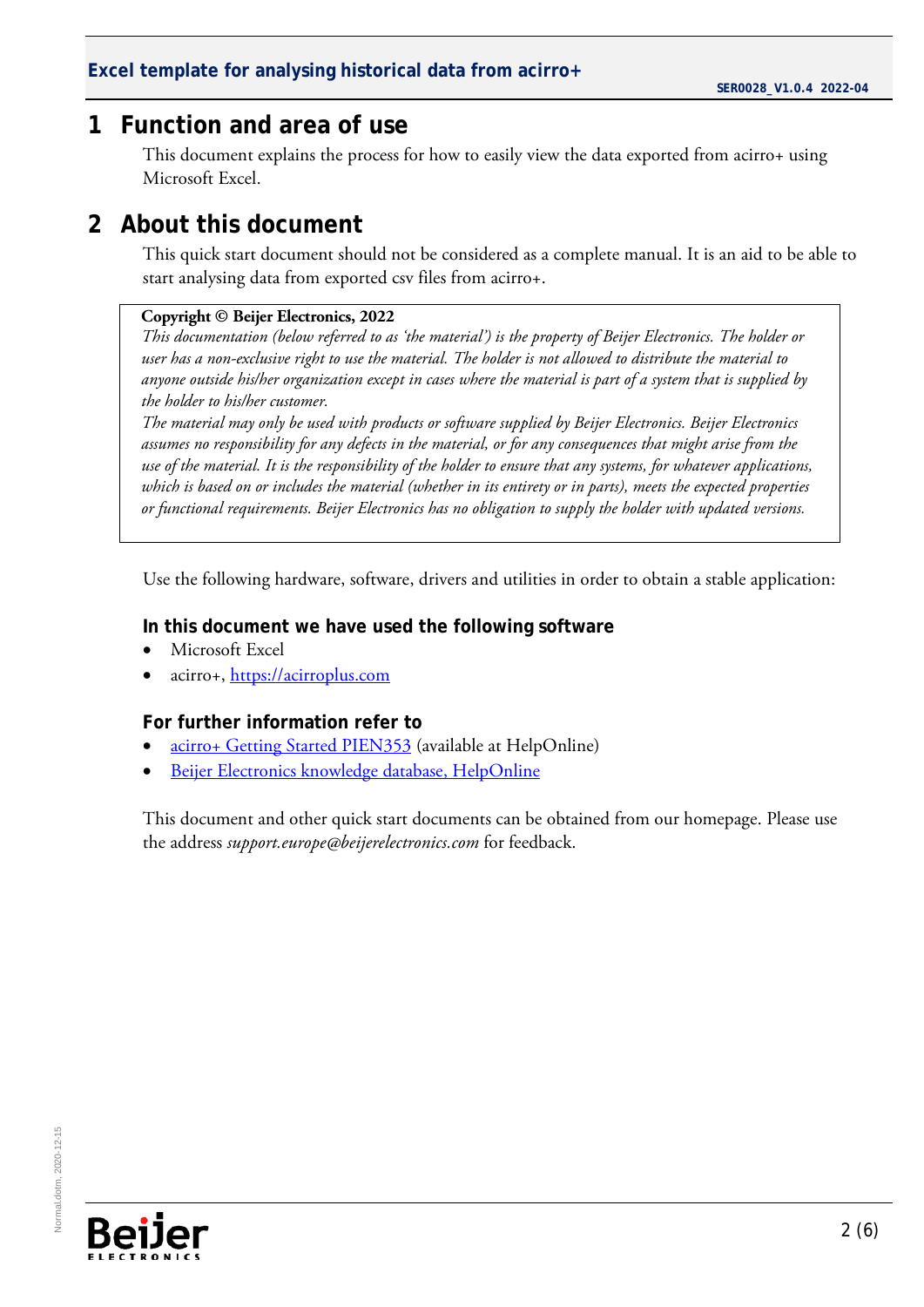#### Excel template for analysing historical data from acirro+

### <span id="page-2-0"></span>3 Table of Contents

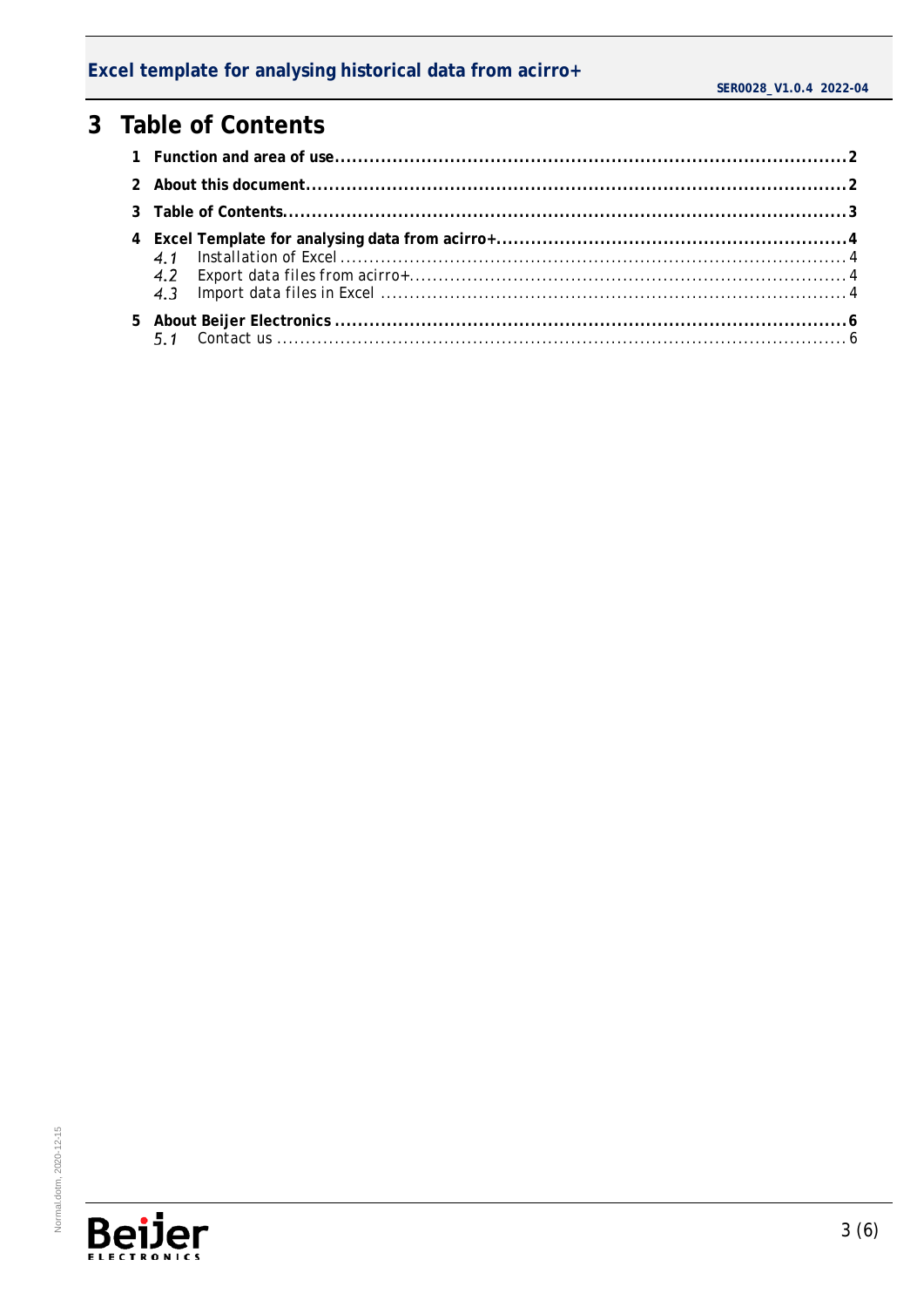#### <span id="page-3-0"></span>**4 Excel Template for analysing data from acirro+**

The following chapter describes important procedures and settings needed for a well-functioning process.

#### <span id="page-3-1"></span>**4.1 Installation of Excel**

Make sure to have a version of Microsoft Excel installed that supports xltm template files (version 2007 or later).

#### <span id="page-3-2"></span>**Export data files from acirro+**

Make sure to have a device set up properly in acirro+ to collect process data for it before going through this chapter.

- 1. Select the **Devices** tab from the top menu, find the device you want to export data for in the list, and click **Export data** in the context menu.
- 2. Select for which time period that data should be fetched, either by typing in start and end date, or by selecting in the calendar.
- 3. Press the Export button. A new row containing information about the export appears in the Download Files list. When the export is ready for download it will get status Ready and a download icon will be enabled.
- 4. Press Download to download the zip file. The filename will contain the name of the device. Special characters in the filename will be replaced with underscore and if the filename is too long it will be shortened.
- 5. Unzip the file to a folder. It will contain one data file in csv format per day and one metadata file with information about namespace names and cloud tag names.
- 6. The raw data is now available in the csv files and can be imported.

#### <span id="page-3-3"></span>**Import data files in Excel**

To import the raw csv files, go to the Data tab in Excel and select to import From Text/CSV file to get the correct separator used. Then the template is not needed.

Use the provided template to make the data more understandable for a human reader. It will map the cloud tag ids to namespace names and cloud tag names. It also formats the timestamps in an understandable format of your choice and there is a chart in a separate tab that can visualize any numerical data. To view the data in Excel using the template, do the following;

1. Open the template in Excel and press Enable Content to enable Macros if there is a security warning.

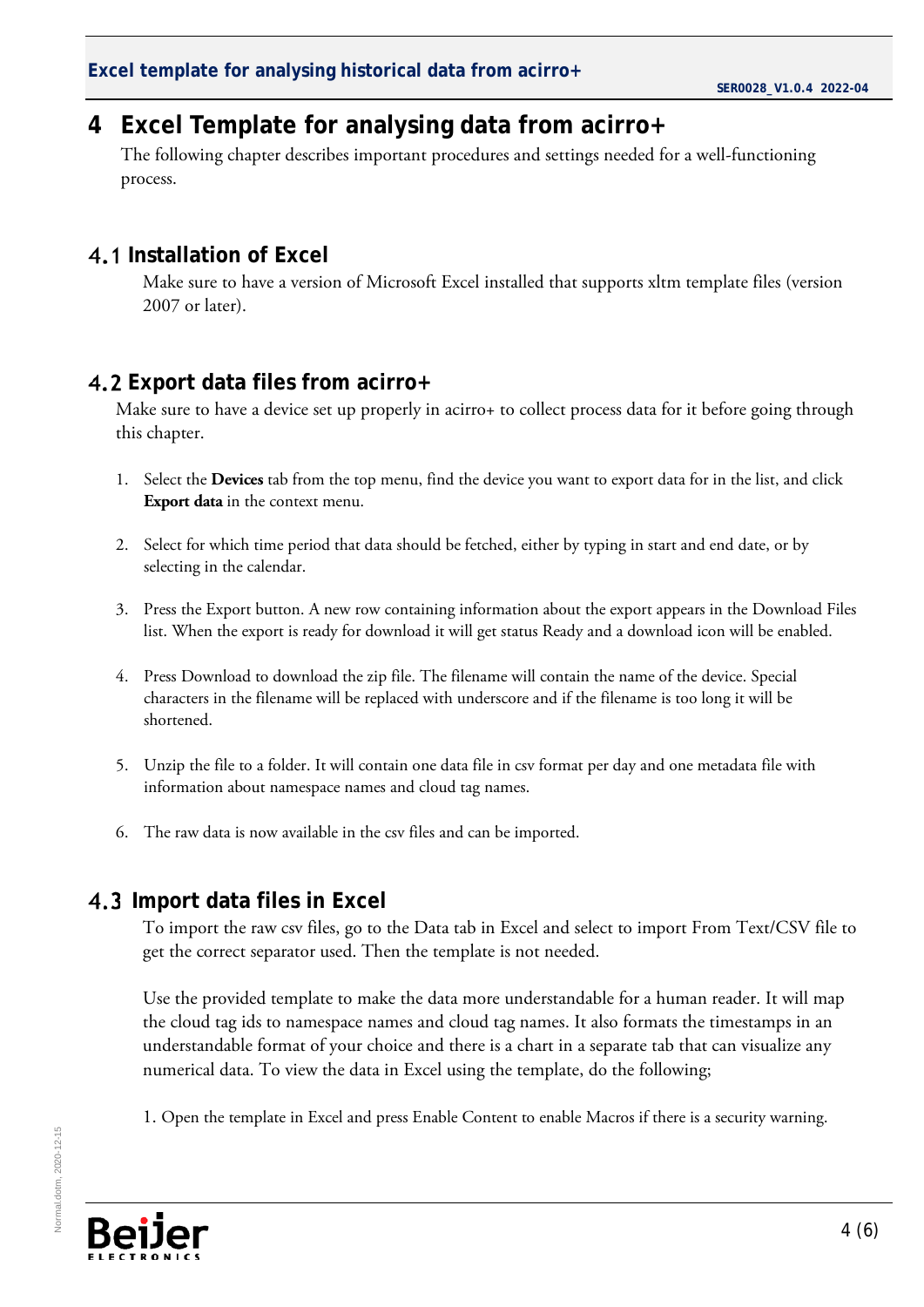## Excel template for analysing historical data from acirro+ SER0028\_V1.0.4 2022-04

2. Go to the Settings tab and type in a different date format if the default one is not desired. If local time is wanted, then set how many hours before or after UTC the local time is.

|    | А                      |                               |                                                                  |  |
|----|------------------------|-------------------------------|------------------------------------------------------------------|--|
|    | <b>Import settings</b> |                               |                                                                  |  |
|    |                        | Date Format: yyyy-mm-dd hh:mm | The date format is used in Server Date and Value Date column     |  |
| -3 | UTC hours +/-          |                               | 1 Set how many hours before or after UTC your local time is. 0 h |  |
|    |                        |                               |                                                                  |  |
|    |                        |                               |                                                                  |  |
|    |                        |                               |                                                                  |  |
|    |                        |                               |                                                                  |  |
| -8 |                        |                               |                                                                  |  |
| -9 |                        |                               |                                                                  |  |
|    |                        |                               |                                                                  |  |
|    | Data                   | <b>Settings</b><br>Chart      |                                                                  |  |

#### 3. Go back to Data tab and press the button in the top left corner.

|     |                                         |                 | R                                                                                                                                                                                    | D                          |                   |       |  |
|-----|-----------------------------------------|-----------------|--------------------------------------------------------------------------------------------------------------------------------------------------------------------------------------|----------------------------|-------------------|-------|--|
|     | Import data<br><b>GF</b><br>from folder |                 | To import the exported process data, click the<br>button to the left and select the folder that<br>contains the files from the unzipped file. See<br>settings tab for more settings. |                            |                   |       |  |
| -2. | Namespace Name                          | ▼               | <b>Cloud Tag Name</b>                                                                                                                                                                | - <sup>†</sup> Server Date | v Value Date<br>v | Value |  |
| 3   |                                         |                 |                                                                                                                                                                                      |                            |                   |       |  |
|     |                                         |                 |                                                                                                                                                                                      |                            |                   |       |  |
| -5  |                                         |                 |                                                                                                                                                                                      |                            |                   |       |  |
| -6  |                                         |                 |                                                                                                                                                                                      |                            |                   |       |  |
|     |                                         |                 |                                                                                                                                                                                      |                            |                   |       |  |
|     | Chart<br>Data                           | <b>Settings</b> | ⊕                                                                                                                                                                                    |                            |                   |       |  |

4. Select the folder that contains the files from the unzipped file downloaded from acirro+. Wait until all data has been imported and translated.

If there is a lot of data, it might take some time to import.

|                 | $\bullet$        | <b>Import process</b><br>data from folder | To import the exported process data, click<br>the button to the left and select the folder<br>that contains the files from the unzipped<br>file. See settings tab for more settings. | D:\TMP\DemoDevice-20201209-20201212-exported20201215080526 |                                         |       |                                    |                                |            |
|-----------------|------------------|-------------------------------------------|--------------------------------------------------------------------------------------------------------------------------------------------------------------------------------------|------------------------------------------------------------|-----------------------------------------|-------|------------------------------------|--------------------------------|------------|
|                 | Namespace Name   |                                           | <b>Cloud Tag Name</b>                                                                                                                                                                | <b>Server Date</b>                                         | <b>Value Date</b>                       | Value | Quality CloudTagId                 | ServerTimestamp ValueTimestamp |            |
|                 | maintenance-info |                                           | PressureRight                                                                                                                                                                        |                                                            | 2020-12-11 21:20:24 2020-12-11 21:19:20 | 3     | 10bc88bd8c234c6eab2808d89d2b8c59   | 1607721624                     | 1607721560 |
|                 | maintenance-info |                                           | PressureRight                                                                                                                                                                        |                                                            | 2020-12-11 21:20:24 2020-12-11 21:19:30 | 5     | 10bc88bd8c234c6eab2808d89d2b8c59   | 1607721624                     | 1607721570 |
|                 | maintenance-info |                                           | PressureRight                                                                                                                                                                        |                                                            | 2020-12-11 21:20:24 2020-12-11 21:19:40 |       | 10bc88bd8c234c6eab2808d89d2b8c59   | 1607721624                     | 1607721580 |
|                 | maintenance-info |                                           | PressureRight                                                                                                                                                                        |                                                            | 2020-12-11 21:20:24 2020-12-11 21:19:50 | 9     | 10bc88bd8c234c6eab2808d89d2b8c59   | 1607721624                     | 1607721590 |
|                 | maintenance-info |                                           | PressureRight                                                                                                                                                                        |                                                            | 2020-12-11 21:20:24 2020-12-11 21:20:00 | 11    | 10bc88bd8c234c6eab2808d89d2b8c59   | 1607721624                     | 1607721600 |
|                 | maintenance-info |                                           | PressureRight                                                                                                                                                                        |                                                            | 2020-12-11 21:20:24 2020-12-11 21:20:10 | 13    | 1 10bc88bd8c234c6eab2808d89d2b8c59 | 1607721624                     | 1607721610 |
|                 | maintenance-info |                                           | <b>PressureRight</b>                                                                                                                                                                 |                                                            | 2020-12-11 21:21:24 2020-12-11 21:20:20 | 15    | 10bc88bd8c234c6eab2808d89d2b8c59   | 1607721684                     | 1607721620 |
| 10              | maintenance-info |                                           | PressureRight                                                                                                                                                                        |                                                            | 2020-12-11 21:21:24 2020-12-11 21:20:30 | 17    | 10bc88bd8c234c6eab2808d89d2b8c59   | 1607721684                     | 1607721630 |
|                 | maintenance-info |                                           | PressureRight                                                                                                                                                                        |                                                            | 2020-12-11 21:21:24 2020-12-11 21:20:40 | 19    | 10bc88bd8c234c6eab2808d89d2b8c59   | 1607721684                     | 1607721640 |
| $\overline{2}$  | maintenance-info |                                           | PressureRight                                                                                                                                                                        |                                                            | 2020-12-11 21:21:24 2020-12-11 21:20:50 | 21    | 1 10bc88bd8c234c6eab2808d89d2b8c59 | 1607721684                     | 1607721650 |
| 13              | maintenance-info |                                           | PressureRight                                                                                                                                                                        |                                                            | 2020-12-11 21:21:24 2020-12-11 21:21:00 | 23    | 10bc88bd8c234c6eab2808d89d2b8c59   | 1607721684                     | 1607721660 |
|                 | maintenance-info |                                           | PressureRight                                                                                                                                                                        |                                                            | 2020-12-11 21:21:24 2020-12-11 21:21:10 | 25    | 1 10bc88bd8c234c6eab2808d89d2b8c59 | 1607721684                     | 1607721670 |
| $\overline{15}$ | maintenance-info |                                           | PressureRight                                                                                                                                                                        |                                                            | 2020-12-11 21:25:41 2020-12-11 21:24:37 | 3     | 1 10bc88bd8c234c6eab2808d89d2b8c59 | 1607721941                     | 1607721877 |
| $\overline{16}$ | maintenance-info |                                           | PressureRight                                                                                                                                                                        |                                                            | 2020-12-11 21:25:41 2020-12-11 21:24:47 |       | 10bc88bd8c234c6eab2808d89d2b8c59   | 1607721941                     | 1607721887 |
| 17              | maintenance-info |                                           | PressureRight                                                                                                                                                                        | 2020-12-11 21:25:41 2020-12-11 21:24:57                    |                                         | 7     | 10bc88bd8c234c6eab2808d89d2b8c59   | 1607721941                     | 1607721897 |
| 18              | maintenance-info |                                           | PressureRight                                                                                                                                                                        |                                                            | 2020-12-11 21:25:41 2020-12-11 21:25:07 | 9     | 10bc88bd8c234c6eab2808d89d2b8c59   | 1607721941                     | 1607721907 |
| 19              | maintenance-info |                                           | PressureRight                                                                                                                                                                        |                                                            | 2020-12-11 21:25:41 2020-12-11 21:25:17 | 11    | 1 10bc88bd8c234c6eab2808d89d2b8c59 | 1607721941                     | 1607721917 |
| 20              | maintenance-info |                                           | PressureRight                                                                                                                                                                        |                                                            | 2020-12-11 21:25:41 2020-12-11 21:25:27 | 13    | 1 10bc88bd8c234c6eab2808d89d2b8c59 | 1607721941                     | 1607721927 |
|                 | maintenance-info |                                           | PressureTop                                                                                                                                                                          |                                                            | 2020-12-11 21:25:41 2020-12-11 21:24:37 | 3     | 20ff6e051bf84809ab3f08d89d2b8c59   | 1607721941                     | 1607721877 |
| $\overline{22}$ | maintenance-info |                                           | PressureTop                                                                                                                                                                          |                                                            | 2020-12-11 21:25:41 2020-12-11 21:24:47 | 6     | 20ff6e051bf84809ab3f08d89d2b8c59   | 1607721941                     | 1607721887 |
| 23              | maintenance-info |                                           | PressureTop                                                                                                                                                                          |                                                            | 2020-12-11 21:25:41 2020-12-11 21:24:57 | 8     | 1 20ff6e051bf84809ab3f08d89d2b8c59 | 1607721941                     | 1607721897 |